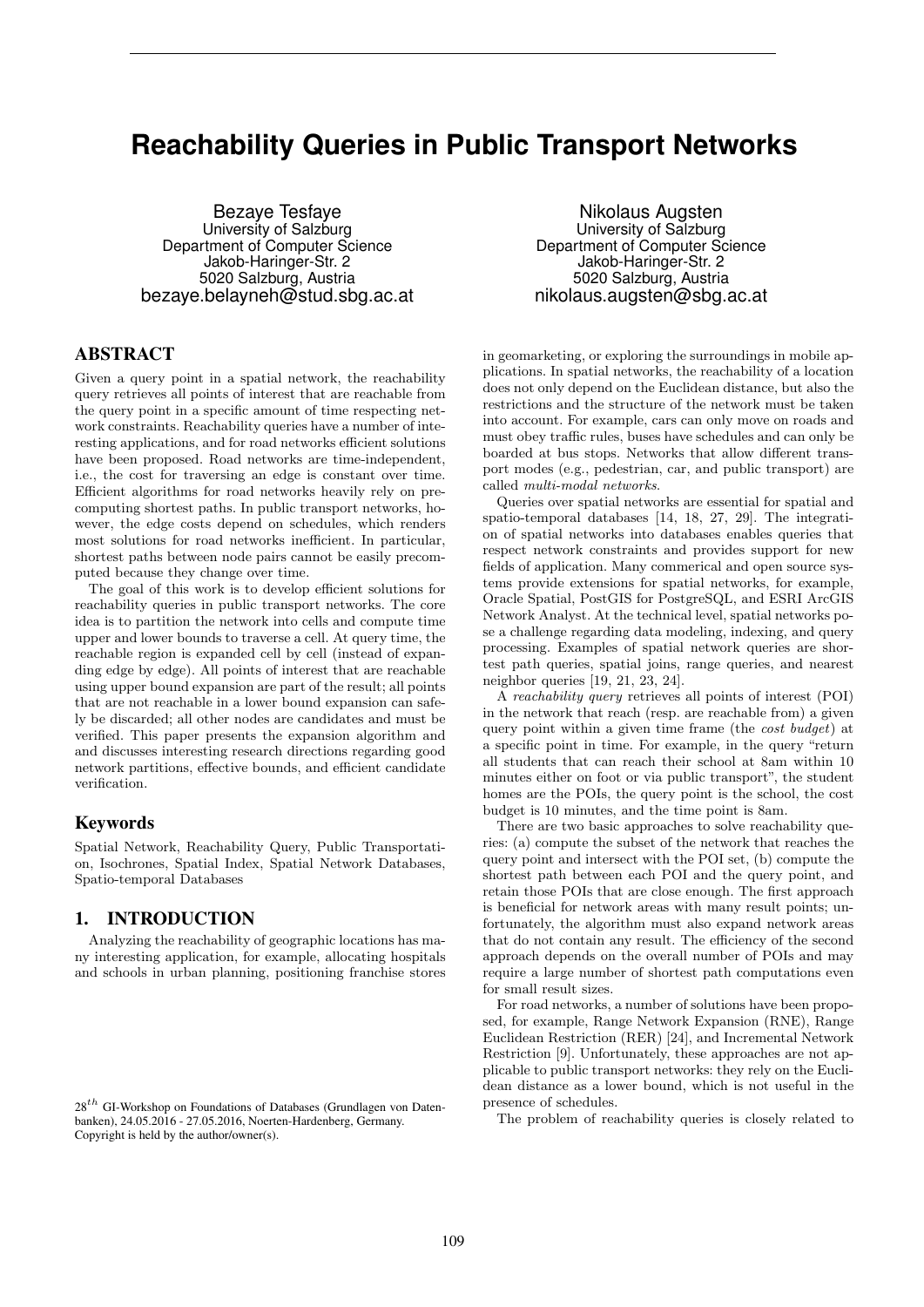the computation of shortest path queries. The fastest algorithms for the shortest path problem heavily rely on precomputation. If the shortest path between all pairs of nodes is precomputed, the shortest path computation is reduced to a single lookup; this approach, however, is not feasible for large networks. Algorithms like Contraction Hierarchy (CH) [12], Customized Route Planning (CRP) [8], and Transit Node Routing (TNR) [4] store the distances between a selected set of nodes which allow very fast query times with feasible index sizes in continent size networks. Unfortunately, these approaches assume road networks, which have constant cost for traversing an edge. Thus, there is a single shortest path between each pair of nodes. In public transport networks, the shortest path between two nodes depends on the query time. The edge cost is given by a schedule and varies over time. The cost fluctuation may be substantial: between a few minutes (during the day) and several hours (over night).

As stated by Bast et al. [2], "journey planning on public transportation systems, although conceptually similar [to journey planning in road networks], is a significantly harder problem due to its inherent time-dependent and multicriteria nature". We identify two main problems: (1) The time dependent edge costs causes distances and shortest paths to change depending on the query time. (2) The number of incident edges of a single vertex in the network (e.g., train station) is much larger than the one in road network, where street junctions have few incident edges [2]. The time dependence of edge costs and the larger neighborhood of vertices render most approaches that rely on preprocessing infeasible for public transportation networks.

The goal of this work is to find an efficient solution for reachability queries in public transport networks using precomputation. Time and space for the precomputation should scale to continent size networks; the resulting index should support incremental updates in response to local network changes (e.g., new bus lines or changing schedules).

Our solution is based on graph partitioning. We split the transportation network into cells and precompute upper and lower bounds to traverse each cell. The precomputed bounds are used to efficiently expand the reachable region cell by cell (instead of edge by edge). Points of interest that are within a region found by an upper bound expansion are reachable, while points that are outside the lower bound region are not reachable. All points of interest that are within the lower bound but outside the upper bound region are candidates and must be verified.

## 2. RELATED WORK

In spatial networks, reachability queries are closely related to the shortest path (SP) problem, which has received much attention from the research community in recent years. Most of the current SP algorithms are based on Dijkstra's algorithm [10] or the A\* algorithm [17]. These algorithms do not require any precomputation. Dijkstra's algorithm follows an expansion technique that visits edges in all possible direction until the target is reached, which makes the algorithm too slow for large networks. A\* uses a heuristic (e.g., Euclidean distance) on top of Dijkstra's approach to direct the expansion. A good heuristic prevents unnecessary vertex expansion. Different optimization techniques have been proposed for Dijkstra's algorithm [25, 20, 7, 30] and the A\* algorithm [15, 16].

By using extensive precomputation, the online time for

SP queries can be substantially reduced. Highway Hierarchy (HH) [28] decreases the query time of Dijkstra's algorithm by up to three orders of magnitude [28]. The idea of HH is used by the Contraction Hierarchy algorithm [12, 13], which organizes vertices in hierarchies and applies a contraction technique to reduce the graph size for query processing. SPs are precomputed by adding new edges in the graph, which are leveraged at query time. This preprocessing technique of CH is used by SHARC (Shortcuts + ArcFlags) [5]. SHARC is considered one of the fastest unidirectional algorithm, while CH only works for bidirectional queries.

Another algorithm for SP computation mainly based on graph partitioning is Precomputed Cluster Distance (PCD) [22]. It partitions the graph into disjoint clusters and precomputes the SPs between all pairs of clusters. Transit node routing (TNR) [3] is based on an intuitive observation in road networks: all trips to a far destination typically share a small number of paths that contain important road junctions called access nodes. Using this idea, TNR first finds the access nodes in the graph and precomputes shortest path distances from and to the access nodes.

Customized Route Planning (CPR) [8] is based on a graph separator technique and is used for real time queries on road networks. The preprocessing of CRP is metric-independent, which is an advantage over CH and algorithms that follow similar precomputation techniques: CH provides fast query time, but is sensitive to small changes in the edge cost. Another algorithm based on graph separator is GRASP (Graph separators, RAnge, Shortest Path) [11], which uses a multilevel graph partitioning technique.

Most of the above algorithms have been evaluated in road and public transport networks, and the result is discussed in [2]. The evaluation shows that there is a big performance gap between the two types of networks. This is due to the time-dependent edge cost of public transportation networks, which make the precomputation effort of many algorithms infeasible for large networks.

To model a public transportation network as a graph, two approaches have been widely used: the time-expanded and the time-dependent approach. In time-expanded models, each arrival and departure event in each station (e.g., bus stop or train stop) is represented by a vertex, and an edge is used to represent the link between two events. The cost to traverse each edge is the time difference between the source and target event. In time-dependent models, each station is represented by a single vertex and an edge is used between two stations if there is a connection between them. A cost function that depends on the departure time at the source vertex is associated with each edge. The disadvantage of the first approach is the large size of the resulting graph. But, since each event is represented by a vertex, most of the SP algorithms designed for road networks can be applied in the resulting graph of this approach. See [26, 1] for a detailed explanation of both modelling techniques.

Range Euclidean Restriction (RER) and Range Network Expansion (RNE) [24] use an expansion technique similar to Dijkstra's algorithm to answer reachability queries. RNE first determines the reachable area and then intersects this area of the road network with the set of POIs. RER restricts the number of relevant POIs to the points that are reachable using Euclidean distance, i.e., ignoring the network. For these candidate points, the shortest path is computed in order to remove false positives. Deng et al. [9] reduce the number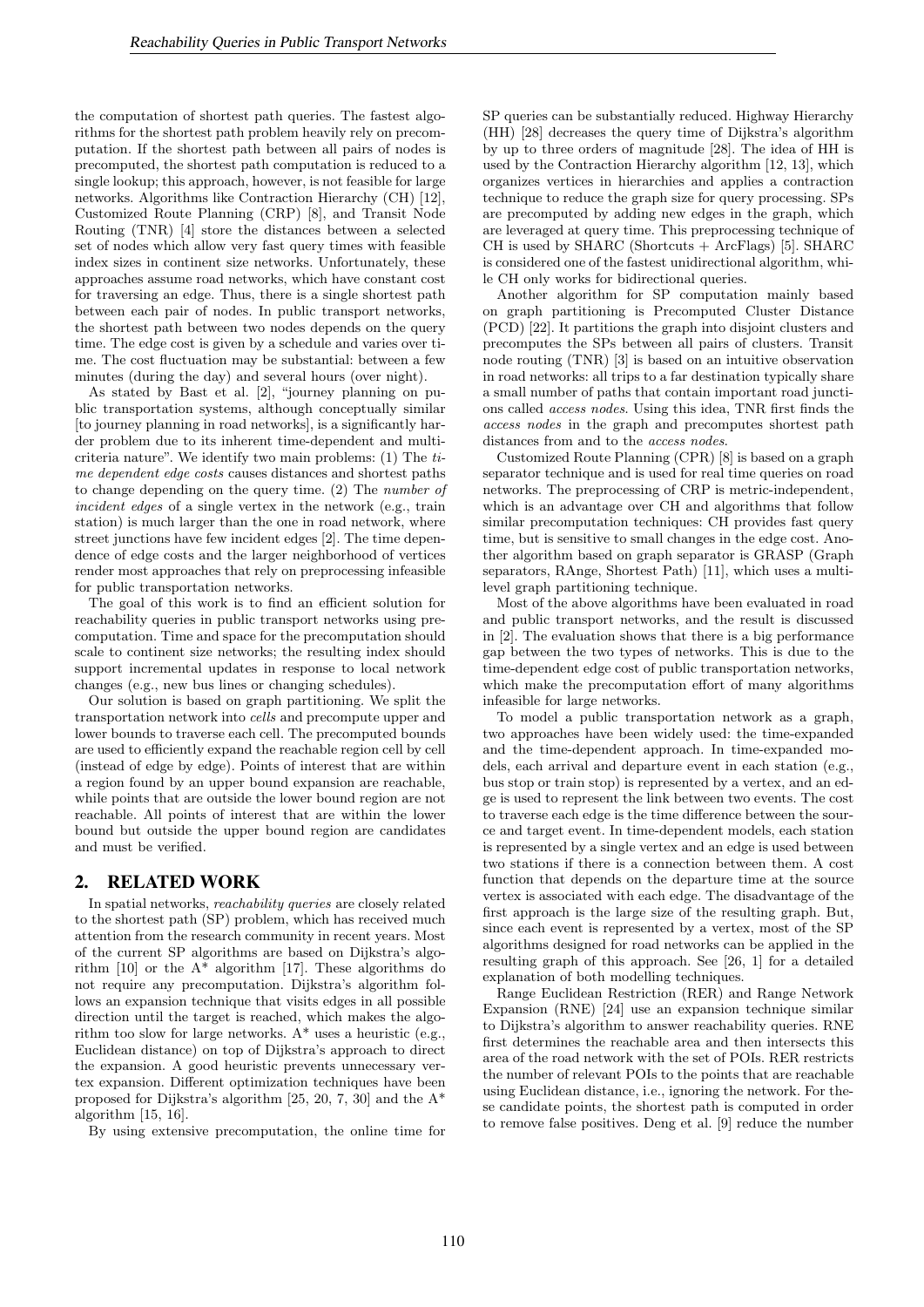of shortest path computations to candidates in RER: similar to the A\* shortest path algorithm [17], an Euclidean lower bound is maintained for each node that is expanded during the shortest path computation; the node that is closest to one of the candidates is expanded first, and the expansion stops when the lower bound to all remaining candidates exceeds the cost budget.

Bauer et al. [6] consider multimodal networks and do not rely on precomputation. They expand the query point using Dijkstra [10] and improve memory usage by expiring network nodes that have already been processed. The result of the computation is a so-called isochrone, which is the reachable portion of the network at a given point in time. Since all edges in the isochrone must be expanded, this approach does not scale to large networks and isochrones.

## 3. PROBLEM DEFINITION

We model the spatial networks as a directed graph  $G =$  $(V, E)$  with vertices V and edges E. Vertices are embedded in the plane, i.e., they have coordinates. A cost function  $c(e, t)$  assigns each edge  $e \in E$  a positive cost: the time to traverse the edge  $e = (x, y)$  at time t (starting time at vertex x). The distance  $d_t(u, v)$  between two nodes  $u, v \in V$ is the minimum cost required to travel from  $u$  to  $v$  at time  $t (d_t(u, v) = \infty$  if v is not reachable from u). A point p is in  $G$  if it is located on an edge or a vertex of  $G$ . The cost to traverse a partial edge is a linear fraction of the total cost.

DEFINITION 1 (REACHABILITY QUERY). Given a spatial network  $G = (V, E)$ , a cost budget  $\Delta t$ , a set of points of interest  $P$  in  $G$ , a query point  $q$  in  $G$ , and the query time  $t$ . A reachability query computes all points of interest,  $R \subseteq P$ , that are reachable from q at start time t with cost  $\Delta t$ :

$$
R = \{ p \in P \mid d_t(q, p) \le \Delta t \}
$$

The reverse reachability query computes all points of interest from which q is reachable at arrival time t with cost  $\Delta t$ .

The main objective of this work is to develop an algorithm for reachability queries in public transport networks. Current solutions for reachability queries are either restricted to road networks (i.e., time-independent edge cost) or do not scale to large networks.

# 4. A PARTITION-BASED APPROACH TO REACHABILITY QUERIES

In this section we sketch a technique for reachability queries based on network partitions and local precomputations within each partition.

We focus on public transport networks, which pose the main challenge to precomputation techniques. In a public transportation network graph, nodes are stations, e.g., bus stops or train stations. The time-dependent cost function that is associated to each edge represents the connection between two stations and depends on schedules and waiting times.

To simplify the discussion, the following presentation of our algorithm assumes undirected graphs. Later in this section we discuss possible extensions to directed graphs, which are a realistic model for a public transportation network.

## 4.1 Precomputation

## *4.1.1 Partitioning*

We partition the graph into  $n$  cells. A cell  $C$  is a connected subgraph that consists of nodes  $V_C \subseteq V$  and edges  $E_C \subseteq E$ , where  $E_C$  is the set of all edges that connect a pair of nodes in  $V_C$ . The cells are disjoint (i.e., for any pair  $C_i \neq C_j$ :  $V_{C,i} \cap V_{C,j} = \emptyset$  and cover the nodes of the graph (i.e.,  $\cup_{i=1}^{n} V_{C,i} = V$ ). Edges that connect nodes from different cells are border edges, the end points of border edges are border nodes. The set of border nodes of cell  $C_i$  is denoted with  $B_i$ .

## *4.1.2 Graph Extension and Computation of Bounds*

We add new nodes and edges to the graph. (1) In each cell  $C_i$  we connect all pairs of border nodes  $(b, b'), b, b' \in B_i$ . (2) We add a *virtual node*  $\epsilon_i$  to each cell  $C_i$  and connect the virtual node to all border nodes. The virtual nodes are not part of the original graph. The cost between a border node  $b \in B_i$  and the virtual node  $\epsilon_i$  is the cost between b and the node in cell  $C_i$  that is most distant from  $b$ .

We compute time *upper bounds* and *lower bounds* between specific pairs of nodes. The upper bound is the shortest path between two nodes at the time of the slowest connection, i.e., the maximum shortest path over all points in time. The lower bound is the shortest path at the time of the fastest connection. We precompute upper and lower bounds for the following edges:

- border nodes: edges between all pair of border nodes within each cell;
- *virtual node:* edge between each border node  $b \in B_i$  of a cell  $C_i$  and the virtual node  $\epsilon_i$  of the cell;
- all border edges.

The index size (i.e., number of precomputed bounds) is

index size = 
$$
2|B_{i,j}| + \sum_{i=1}^{n} |B_i|(B_i + 1)
$$
,

where  $B_{i,j}$  is the set off all border edges in G, and  $B_i$  is the set of border nodes of cell  $C_i$ . Note that  $B_{i,j}$  is a (hopefully small) subset of the nodes  $E$  in the original graph  $G$ . The summation adds up all upper and lower bounds that are computed within each cell. The summands only depend on the number border nodes in each cell, and the sum linearly increases with the number of cells. Thus, we expect the precomputation to scale to very large graphs.

The index can be incrementally updated in response to schedule changes, edge insertion, and edge removal. Only the updated edges and the cells that contain the updated edges are affected. The upper and lower bounds of all other cells and border edges remain unaffected by the update.

## 4.2 Candidate Generation

The core idea of our reachability algorithm is to expand cell by cell rather than expanding edge by edge. The expansion with upper bounds (slowest connection) defines a region  $R_u \subseteq V$  that can always be reached within the given cost budget, independent of the starting time. All POIs in the upper bound region are part of the result set. The lower bound expansion (fastest connection) defines the region  $R_l \subseteq V$  that is reachable under the assumption that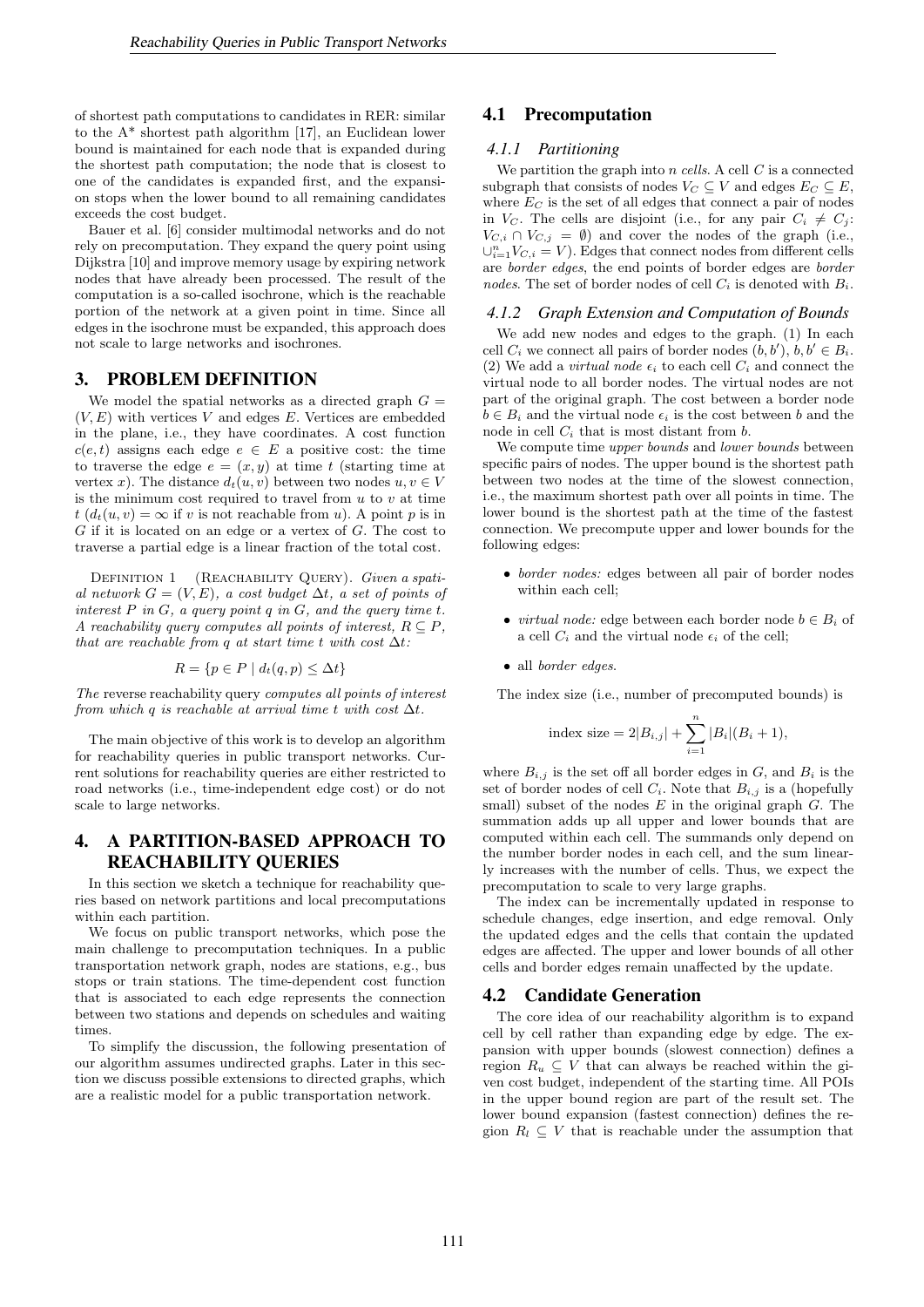each edge is traversed using the fastest connection, independent of the traversal time. All POIs outside the lower bound region  $R_l$  can safely be rejected since they are not part of the query result. The POIs between upper and lower bound region,  $R_l \setminus R_u$  ( $R_u \subseteq R_l$ ), are *candidates* which we must to verify. Compared to an approach that computes SP for all POIs, in our approach SP computations are limited to candidates. As will be discussed below, in some cases it might not be necessary to compute SP between a candidate and the query point in order to verify the candidate.

Next we discuss the expansion with upper and lower bounds. For the expansion algorithm we only need to consider border nodes, border edges, and the virtual nodes, i.e., all edges for which we have precomputed bounds. The expansion area is increased by units of cells, not nodes or edges.

#### *4.2.1 Upper Bound Expansion*

Assume a query point q that is located in cell  $C_q =$  $(V_q, E_q)$  with border nodes  $B_q \subseteq V_q$  and virtual node  $\epsilon_q$ . The expansion must first deal with cell  $C_q$  and then proceeds to neighboring cells until the budget is exhausted.

**Initialization.** We first expand cell  $C_q$ . The result is a (possibly empty) set of border nodes B of neighboring cells, i.e.,  $B \nsubseteq V_q$ ; each border node  $b_i \in B$  has a time budget  $\Delta t_i$ . The expansion proceeds as follows:

- 1. Expand cell  $C_q$ : If all nodes in  $C_q$  are reachable from q with the cost budget  $\Delta t$ , then the upper bound region is initialized with the nodes of  $C_q$ ,  $R_u = V_q$ ; otherwise  $R_u = \emptyset$ .  $C_q$  is reachable from q if  $\Delta t \geq 2 \, \text{ub}(b_q, \epsilon_q)$  for any node  $b_q \in B_q$ , where  $ub(x, y)$  is the upper bound between nodes  $x, y$ . The intuition is that we reach  $b_q$ from any node in  $C_q$  (i.e., also from q) at cost at most ub $(b_q, \epsilon_q)$ ; from  $b_q$  we reach any other node in  $C_q$  with the same cost upper bound.
- 2. Expand to neighboring cells. Compute B, the set of all nodes that are reachable from a border node of  $C_q$  via a border edge and have a non-negative cost budget. The cost budget of node  $b_i \in B$  that is reachable via border node  $b_q \in B_q$  is  $\Delta t_i = \Delta t - \mathrm{ub}(b_q, \epsilon_q) - \mathrm{ub}(b_q, b_i).$

Expansion Step. Given a set of border nodes  $B$  outside  $R_u$  and a time budget  $\Delta t_i$  for each  $b_i \in B$ , the expansion proceeds as follows. For each node  $b_i \in B$ :

- 1. Expand current cell: Let  $C_i$  be the cell that contains border node  $b_i$ . If all nodes in  $C_i$  are reachable with the remaining cost budget at  $b_i$ , the cell is added to the upper bound region, i.e., if  $\Delta t_i \geq \mathrm{ub}(b_i, \epsilon_i)$  then  $R_u = R_u \cup V_i$ . Otherwise only add border node  $b_i$ :  $R_u = R_u \cup \{b_i\}.$
- 2. Expand to neighboring cells. Follow the edges between  $b_i$  and all other border nodes in  $B_i$ . The budget at node  $b_j$  ∈  $B_i \setminus \{b_i\}$  is  $\Delta t_j = \Delta t_i - \mathrm{ub}(b_i, b_j)$ . For all border nodes  $b_j \in B_i$ : (a) if  $t_j \geq 0$ ,  $R_u = R_u \cup \{b_j\}$ ; (b) for all nodes  $d$  reachable from  $b_j$  via a border edge: compute the cost budget  $t_d = t_j - \text{ub}(b_j, d)$  of node d; if  $t_d \geq 0, B = B \cup \{d\}.$
- 3. Remove  $b_i$  from  $B$ .

The expansion step is repeated until the set of border nodes to be expanded is empty,  $B = \emptyset$ .

#### *4.2.2 Lower Bound Expansion*

The expansion with lower bounds is similar to the expansion with upper bounds. The main differences are:

- 1. The expansion uses lower bounds instead of upper bounds to compute the budgets of the nodes in B.
- 2. A cell  $C_i$  is added to the lower bound region  $R_l$  if (a)  $C_i$  contains the query node q (and  $\Delta t > 0$ ), or (b)  $C_i$ contains a node of  $b_i \in B$  with budget  $\Delta t_i > 0$ .

We need to expand all cells that are reachable via lower bounds with a non-zero budget. Even if we know that some nodes in the cell are unreachable (i.e., the lower bound to the virtual node exceeds the budget), we must make sure that the subset of nodes that is reachable is in the candidate set.

## 4.3 Extending the Algorithm

In the remaining section, we discuss extensions of the basic reachability algorithm. In particular, we discuss the extension to directed graphs, postulate criteria for a good partitioning of the graph into cells, introduce the concept of time-dependent bounds, and point to opportunities for candidate verification.

## *4.3.1 Directed Graphs*

Public transportation networks will typically be modeled as directed graphs. In a directed graph, the bounds between a pair of nodes may depend on the direction. We extend our precomputation algorithm to compute two upper and lower bounds for each relevant node pair (one for each direction). For example, we distinguish the upper bound from a border node  $b_i$  to the virtual node  $\epsilon_i$  from the upper bound in the reverse direction. Overall, the size of the precomputation will increase by a factor of two. The expansion algorithm must be adapted to the directed bounds, e.g., when expanding cell  $C_q$ , the condition will be  $\Delta t \geq \text{ub}(\epsilon_q, b_q) + \text{ub}(b_q, \epsilon_q)$ (instead of  $\Delta t \geq 2 \,\text{ub}(b_q, \epsilon_q)$ , cf. Section 4.2.1).

In an undirected graph, all nodes in a cell are pairwise reachable. This may, in general, not hold for directed graphs, i.e., the bounds between a pair of nodes may be infinite. While still correct, the expansion algorithm would be less effective for the affected cells. Since we model public transport networks, this situation is very unlikely. If for some node there is a path only in one direction, we could reach that station but never leave it (or vice versa).

## *4.3.2 Effective Partitioning Strategy*

So far we assumed that the partitioning of the graph into cells is given. Our algorithm is correct for any partitioning, but obviously the partitioning strategy will have an impact on the efficiency of the approach.

We identify a set of properties that an effective partitioning should satisfy:

- the number of border nodes per cell should be small;
- the overall number of border edges should be small;
- the difference between the upper and lower bounds of a cell should be small;
- all nodes in a cell should be pairwise reachable;
- different cells should be of similar size (i.e., homogeneous in terms of upper bound traversal time).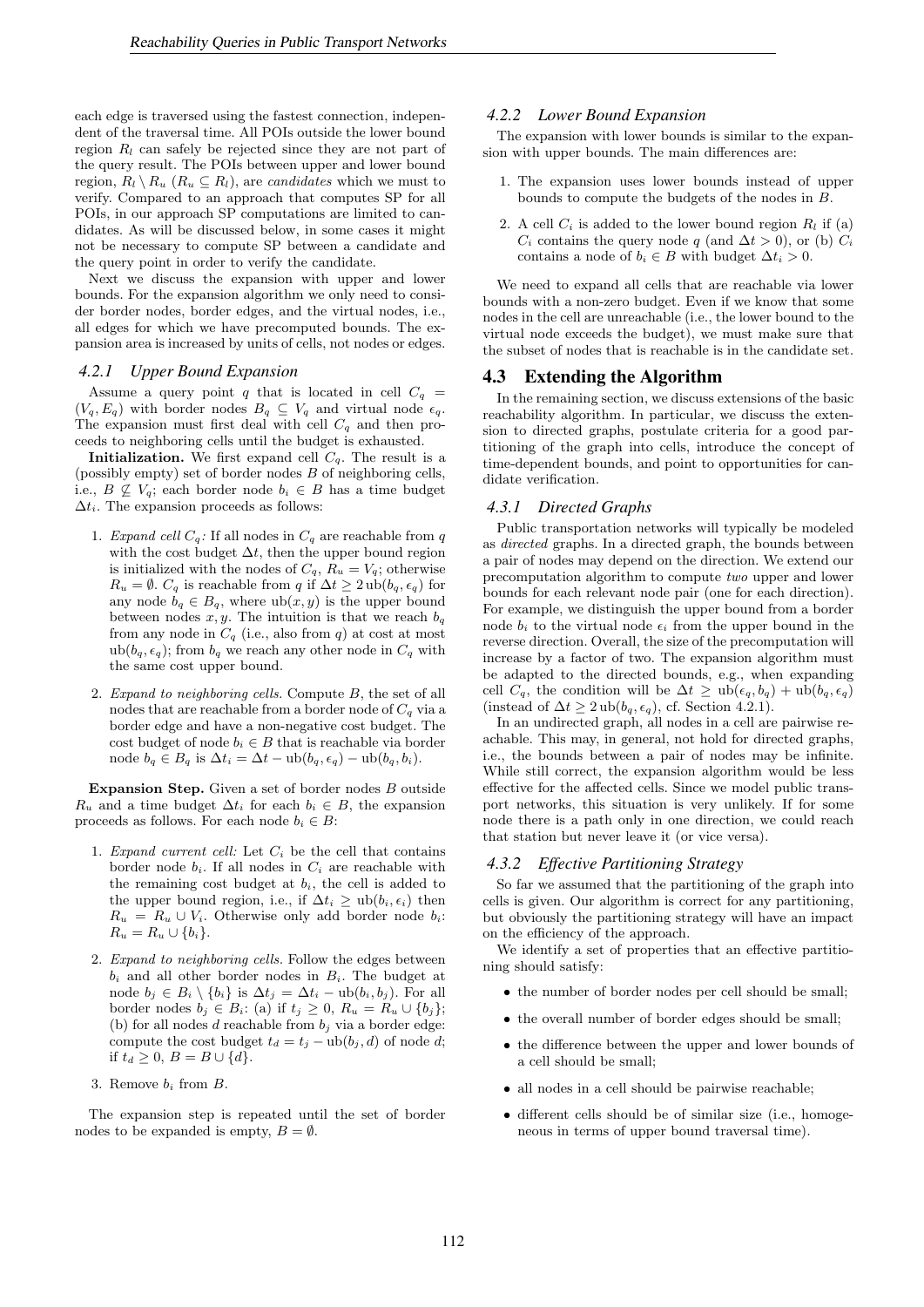For the cell size, there is a balance to strike: Large cells improve the expansion speed since the processing time of a cell is independent of its size. Small cells allow finer grained expansion and lead to smaller candidate sets.

We expect that an algorithm for computing the optimal partitioning will have infeasible runtime. Thus we will target heuristics or approximations of the optimal algorithm.

#### *4.3.3 Time-Dependent Bounds*

In Section 4.1, we define the upper (lower) bound as the shortest path between two nodes at the time of the slowest (fastest) connection over all points in time. These bounds may be very loose for public transportation schedules, where the frequency of the connections will typically vary depending on the time of the day. For example, during rush hours the buses travel with the highest frequency, while there are no buses over night. This leads to lower bounds of minutes and an upper bounds of hours. For reachability queries during the day, the upper bound is too loose, leading to a very small upper bound region. Likewise, the lower bound is too small for departures in the evening, leading to large candidate sets.

Our solution are time-dependent bounds. We split the schedule into intervals and compute a different bound for each interval. During the expansion, we check the earliest  $(t_1)$  and latest  $(t_2)$  arrival time at a specific border node b. The upper bound is the maximum upper bound in the interval  $[t_1, t_2]$ ; the lower bound is the minimum lower bound in the interval  $[t_1, t_2]$ . The interval of the arrival time is computed while expanding with the upper and lower bounds. Let b be a border node with time budget  $\Delta t^l$  during the lower bound expansion and time budget  $\Delta t^u$  during the upper bound expansion. With the query time  $t$  (i.e., the start time at the query node  $q$ ) the earliest arrival time at node  $b$ is  $t_1 = t + \Delta t - \Delta t_i^l$ ; the latest arrival time  $t_2 = t + \Delta t - \Delta t_i^u$ .

We have different options to split the schedule into intervals: We either use intervals of fixed length (e.g., 6 hours) or intervals of variable length. Variable length intervals will lead to tighter bounds since we can choose the intervals such that the bounds best approximate the true schedule. For example, we can create intervals that cover the rush hours, the day schedule, and the night schedule. Individual intervals can be chosen for each pair of nodes. The intervals may even be different between upper and lower bound for a given pair of nodes. The limiting factor is the precomputation size, which increases with each additional interval.

Table 1 shows an example of time-dependent bounds between a border node b and the virtual node  $\epsilon$ . The 24-hours schedule is split into 4 intervals. The table shows the minimum and maximum travel time from  $b$  to any node in  $b$ 's cell during the different time intervals. For example, between 6:01 and 12:00 the upper and lower bounds are 10min and 5min, respectively, while the bounds are 240min resp. 30 $\min$  during the night. When we arrive at node b in the time interval [11:17, 13:03], the upper bound is 15min and the lower bound is 5min.

Table 1: Time-dependent upper and lower bounds.

|    | $0:00-6:00$ | $6:01-12:00$ | $12:01 - 18:00$   | $18:01 - 24:00$ |
|----|-------------|--------------|-------------------|-----------------|
| ub | $240$ min   | 10min        | 15min             | 30min           |
| lb | 30min       | 5min         | 10 <sub>min</sub> | 25min           |

## *4.3.4 Efficient Candidate Verification*

The straightforward approach to verify a candidate node is by computing the shortest path between the query point and the candidate. Since we have precomputed lower bounds, we do not need to resort to Dijkstra's algorithm, but can use the efficient  $A^*$  algorithm and do a directed search.

In some cases we can reject or accept candidates without computing the shortest path. For example, the border nodes of the upper bound region that are in partially reachable cells can be used. These nodes have a remaining time budget. All candidates that are reachable from the border node within the given time budget (considering the shortest path between the border node and the candidate) are part of the result. Similarly, the border nodes of the lower bound region that do not reach all nodes in their cell can be used to reject candidates in that cell.

# 5. CONCLUSION

We propose a technique to compute reachability queries in public transportation networks by partitioning the graph into cells and use a novel expansion technique based on upper and lower bounds. The expansion algorithm generates a set of reachable points, a set of unreachable points that can be rejected without verification, and a set of candidates that must be verified. To get tighter bounds (closer upper and lower bounds), time-dependent upper and lower bounds are considered. This reflects the frequency patterns in public transportation schedules, which differ depending on the time of the day and the date (e.g., night buses, weekend schedules, holiday schedules). Better bounds lead to smaller candidate sets.

Different from the Dijkstra-like expansion techniques used in related work, we use precomputation and expect to dramatically reduce the number of shortest path computations for reachability queries. This will lead to better online query performance. The precomputation scales linearly with the network size, and local changes (e.g., schedule changes, new transport routes) require only a local update of the precomputed index.

As future work, we plan to develop an effective partitioning algorithm that satisfies the properties outlined in this paper. We will evaluate the proposed technique on real public transportation networks and empirically compare the performance to relevant competitors from related work. Further, we plan to generalize our solution for public transport networks to multimodal networks, which also include road and pedestrian edges.

# 6. REFERENCES

- [1] H. Bast. Efficient Algorithms : Essays Dedicated to Kurt Mehlhorn on the Occasion of His 60th Birthday, volume 5760 of Lecture Notes in Computer Science, chapter Car or Public Transport – Two Worlds, pages 355–367. Springer, Berlin, Germany, 2009.
- [2] H. Bast, D. Delling, A. V. Goldberg, M. Müller-Hannemann, T. Pajor, P. Sanders, D. Wagner, and R. F. Werneck. Route planning in transportation networks. CoRR, abs/1504.05140, 2015.
- [3] H. Bast, S. Funke, and D. Matijevic. TRANSIT ultrafast shortest-path queries with linear-time preprocessing. In In 9th DIMACS Implementation Challenge [1], 2006.